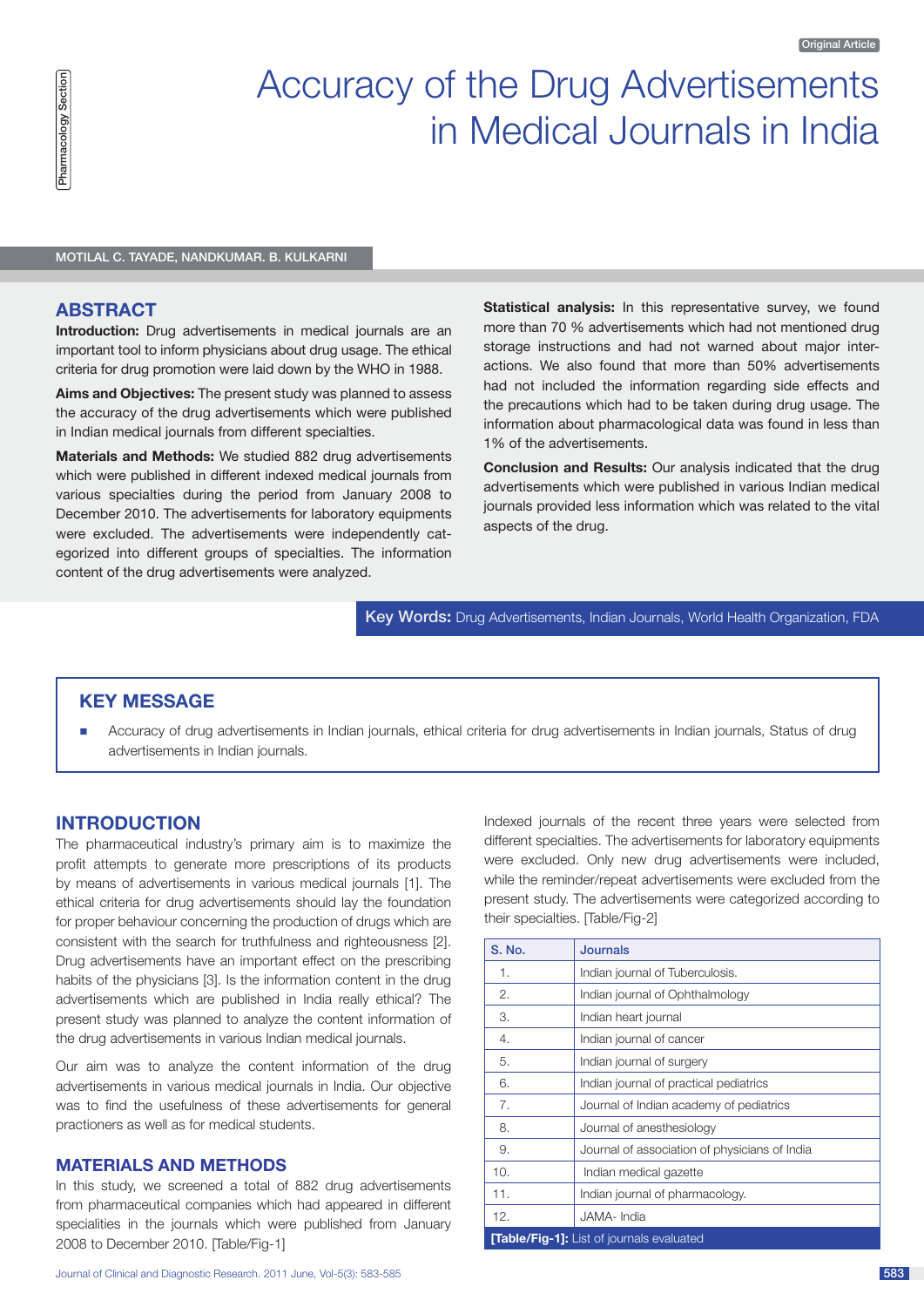The information content was collected by using the format of the drug information sheets which were suggested by the WHO's ethical criteria for medical drug promotion, (1988) Geneva [2]. The percentage of the advertisements providing information content about each aspect was worked out and tabulated. [Table/Fig-3] and [Table/Fig-4]

| S.No.                                                                       | <b>Specialty of drug</b><br>advertisements | Total no. of<br><b>advertisements</b> | $\%$  |  |
|-----------------------------------------------------------------------------|--------------------------------------------|---------------------------------------|-------|--|
| 1.                                                                          | Infection                                  | 240                                   | 27.21 |  |
| 2.                                                                          | Nutrition                                  | 62                                    | 7.02  |  |
| 3.                                                                          | Skin                                       | 40                                    | 4.53  |  |
| 4.                                                                          | Alimentary system                          | 62                                    | 7.02  |  |
| 5.                                                                          | Cardiovascular system                      | 86                                    | 9.75  |  |
| 6.                                                                          | Nervous system                             | 32                                    | 3.62  |  |
| 7.                                                                          | Respiratory system                         | 44                                    | 4.98  |  |
| 8.                                                                          | Genitourinary system                       | 40                                    | 4.53  |  |
| 9.                                                                          | Eve                                        | 60                                    | 6.80  |  |
| 10.                                                                         | Orthopedics                                | 150                                   | 17.00 |  |
| 11.                                                                         | Ear-Nose-Throat                            | 36                                    | 4.08  |  |
| 12.                                                                         | Others                                     | 30                                    | 3.40  |  |
| <b>[Table/Fig-2]:</b> Distribution of advertisements according to different |                                            |                                       |       |  |

specialties

|                                                 |                                     | <b>Total</b><br>advertisements<br>which included the |       |  |  |
|-------------------------------------------------|-------------------------------------|------------------------------------------------------|-------|--|--|
| S. No.                                          | <b>Content information</b>          | content                                              | $\%$  |  |  |
| 1.                                              | Generic name                        | 697                                                  | 79.02 |  |  |
| 2.                                              | <b>Brand name</b>                   | 882                                                  | 100   |  |  |
| 3.                                              | Contents (Ingredients)              | 400                                                  | 45.35 |  |  |
| 4.                                              | Therapeutic uses                    | 420                                                  | 47.61 |  |  |
| 5.                                              | Dosage form                         | 400                                                  | 45.35 |  |  |
| 6.                                              | Side effects                        | 340                                                  | 38.54 |  |  |
| 7.                                              | Precautions, Con-<br>traindications | 300                                                  | 34.01 |  |  |
| 8.                                              | Major interactions                  | 260                                                  | 29.47 |  |  |
| 9.                                              | Name of pharma.<br>Company          | 882                                                  | 100   |  |  |
| 10.                                             | Contact information                 | 876                                                  | 99.31 |  |  |
| 11.                                             | Use of graphics                     | 200                                                  | 22.67 |  |  |
| 12.                                             | Use of Models                       | 340                                                  | 38.54 |  |  |
| 13.                                             | Colour advertise-<br>ments          | 580                                                  | 65.75 |  |  |
| 14.                                             | B/W advertisements                  | 302                                                  | 34.24 |  |  |
| [Table/Fig-3]: Analysis of information contents |                                     |                                                      |       |  |  |

|                                     |                            | <b>Total advertise-</b><br>ments included the |               |  |  |
|-------------------------------------|----------------------------|-----------------------------------------------|---------------|--|--|
| S.No.                               | Information                | information                                   | $\frac{9}{6}$ |  |  |
| 1.                                  | Pharmacological<br>effects | 5                                             | 0.56          |  |  |
| 2.                                  | Mechanism of action        | 2                                             | 0.22          |  |  |
| 3.                                  | Pharmacokinetic data       |                                               | 0.79          |  |  |
| 4.                                  | Overdose &<br>correction   | Ω                                             |               |  |  |
| 5.                                  | Additive added             | 2                                             | 0.22          |  |  |
| 6.                                  | Shelf life                 | 5                                             | 0.56          |  |  |
| 7.                                  | Storage condition          | 7                                             | 0.79          |  |  |
| [Table/Fig-4]: Pharmacological Data |                            |                                               |               |  |  |

#### **Observations**

We found that the brand name and the generic name of the drugs, use of the drugs and the name and contact information of the related pharmaceutical companies were mentioned in more than 70% of the advertisements. However, the therapeutic uses, side effects and the contraindications of the drugs were not mentioned in more than 50% of the advertisements. Colour advertisements were found in more numbers (65.75%) than the B/W advertisements (34.24 %). The use of graphics (22.67%) as well models like females, children, etc. (38.54 %) were also found in many advertisements. The information about pharmacological data like pharmacological effects, mechanism of action, pharmacokinetics, overdose with correction and about the additives which were added in the drug preparations was found in less than 1% of the advertisements.

### **Discussion**

Recent advances in research and clinical experiences keep on changing the drug therapy for many diseases. Therefore, scientific information on new drugs and therapeutics is undoubtedly of paramount importance. The industry drug advertisements are intended to be persuasive rather than educational and it is not meant for educating the physicians about the use of drugs [4]. The central argument for carrying advertisements in medical journals is only independency [5].

This representative survey on the accuracy of the drug advertisements in different Indian journals provides less content which is related to the vital aspects of the drugs like major interactions, side effects, drug storage, etc. We found that a majority of the drug advertisements were coloured, as well as models were also used for advertising the drugs, thus ruling out the limitations of the budget.

A study which was done by B.Gitanjali [6] which was related to the BMJ Indian editions, noted almost the same observations regarding the status of the drug advertisements. A similar research work which was done by A.Lal (1998) [1], found information concerning the adverse effects, precautions, contraindications, warning major interactions, ingredients which were known to cause problems, drug overdose, drug storage and the cost which was indicated, in less than 40% of the advertisements.

Recently, V. Tandon et.al (2004) [7] compared the standard of the Indian journal advertisements with the international journal advertisements. He found that the advertisements in international journals provided more complete drug information as per the recommendations which were laid down by the WHO, as compared to those in the national journals. However, they were found to be deficient in providing information regarding some of the aspects like pharmacological effects (12%), mechanism of action (16%) and pharmacokinetic data (8%), whereas the information in the advertisements of the national journals was inadequate in nearly all aspects of pharmacological data, clinical information (0%), pharmaceutical information (0-33.3%) and legal aspects (0-11.11%). The main areas which were stressed upon in the national journals appeared to be the brand names (100%), indications (92%) and the addresses of the manufacturers (88.88%). Following the introduction of new regulations for drug advertisements in Switzerland, 53% of all assess pharmaceutical claims which were published in major medical journals were not supported by the cited referenced study which was done by Macarena G. et.al. [8].